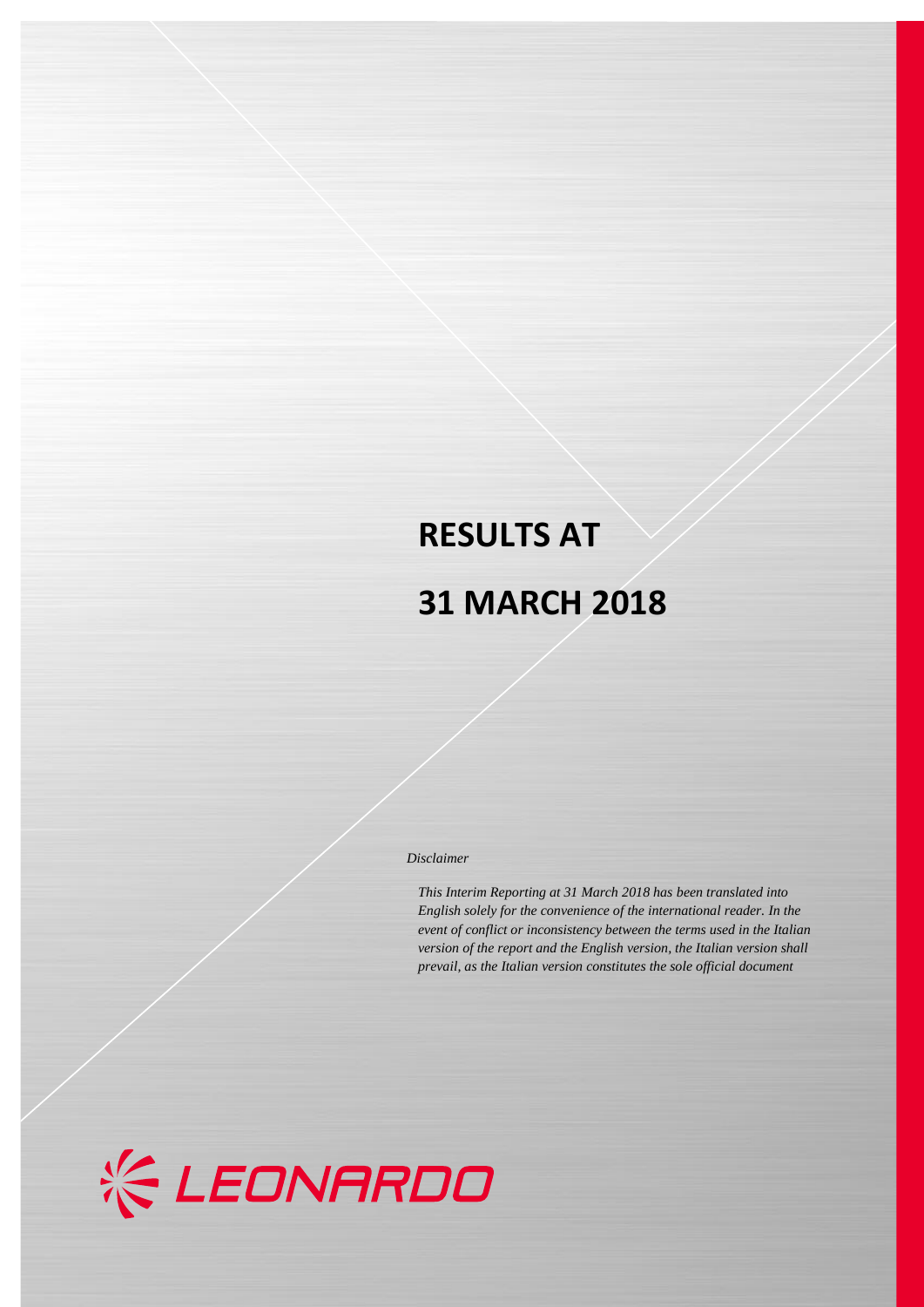## **CONTENTS**

| $\mathcal{I}$ .                                                                                      |  |
|------------------------------------------------------------------------------------------------------|--|
| $\overline{2}$ .                                                                                     |  |
| $\mathfrak{Z}$ .                                                                                     |  |
|                                                                                                      |  |
|                                                                                                      |  |
| Annex 3: Application of the new accounting standards IFRS 15 ("Revenue from Contracts with           |  |
|                                                                                                      |  |
| Declaration of the officer in charge of financial reporting pursuant to Art. 154-bis, paragraph 2 of |  |
|                                                                                                      |  |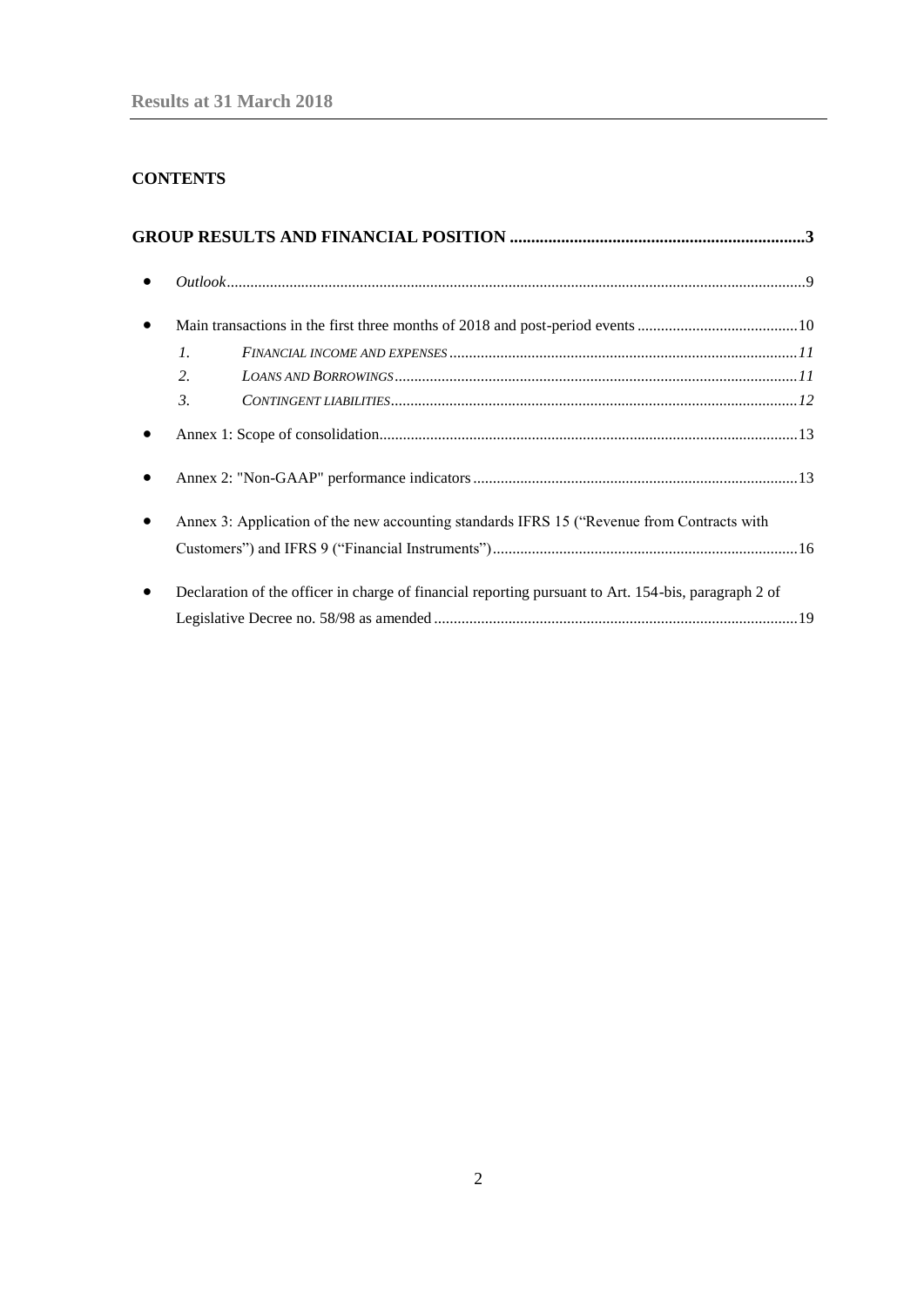<span id="page-2-0"></span>

|                                 | <b>March 2018</b> | <b>March 2017</b> | <b>Change</b> | 2017 restated |
|---------------------------------|-------------------|-------------------|---------------|---------------|
|                                 |                   | restated          |               |               |
| New orders                      | 2,164             | 2,647             | $(18.2\%)$    | 11,595        |
| Order backlog                   | 33,360            | 35,189            | $(5.2\%)$     | 33,637        |
| Revenue                         | 2,451             | 2,361             | 3.8%          | 11,734        |
| <b>EBITDA</b>                   | 251               | 298               | $(15.8\%)$    | 1,602         |
| <b>EBITA</b>                    | 153               | 155               | $(1.3\%)$     | 1,077         |
| ROS                             | $6.2\%$           | $6.6\%$           | (0.4) p.p.    | 9.2%          |
| <b>EBIT</b>                     | 121               | 123               | $(1.6\%)$     | 844           |
| <b>EBIT</b> Margin              | 4.9%              | 5.2%              | (0.3) p.p.    | $7.2\%$       |
| Net Result before extraordinary | 50                | 49                | 2.0%          | 279           |
| transactions                    |                   |                   |               |               |
| Net result                      | 50                | 49                | 2.0%          | 279           |
| Group Net Debt                  | 3,595             | 3,254             | 10.5%         | 2,579         |
| FOCF                            | (1,057)           | (427)             | (147.5%)      | 537           |
| ROI                             | 8.4%              | 8.5%              | (0.1) p.p.    | 15.4%         |
| ROE                             | $4.8\%$           | $4.6\%$           | 0.2 p.p.      | $6.5\%$       |
| Workforce                       | 45,606            | 45,407            | 0.4%          | 45,134        |

### **Group results and financial position**

*Key performance indicators ("KPI")*

*Please refer to Annex 2 "Non-GAAP performance indicators" for definitions.*

The results for the first quarter were substantially in line with those recorded in the same period of the previous year, as restated to take account of the application of the new accounting standard on revenue (IFRS 15) from 1 January 2018. In financial terms, the first quarter of 2018 showed a slight increase in revenue (+4%) – mainly due to the growth reported in the *Helicopters* sector, whose 2017 data (restated according to IFRS 15) had been affected by a lower number of deliveries made in the *civil aircraft* segment –, with the Group's profits in line with 2017. New orders showed a decline of 18%, mainly attributable to major contracts gained in 2017 in the *Aeronautics* sector for activities in support to the EFA aircraft fleet for the period from 2017 to 2021. Finally, the performance in the *Aeronautics* sector also provides reasons for the difference recorded in cash-flows, which had benefitted from a substantial amount collected for the second advance payment on the EFA Kuwait contract in 2017.

*The data at 31 March 2017 have been restated to take account of the effects arising from the application of IFRS 15 to revenue. Likewise, the data for the 2017 financial year have been preliminarily restated according to IFRS 15. Finally, the data at 30 March 2018 reflect the adoption of the new IFRS 9 "Financial Instruments". For an analysis of the effects arising from the adoption of the two new accounting standards, reference should be made to Annex 3.*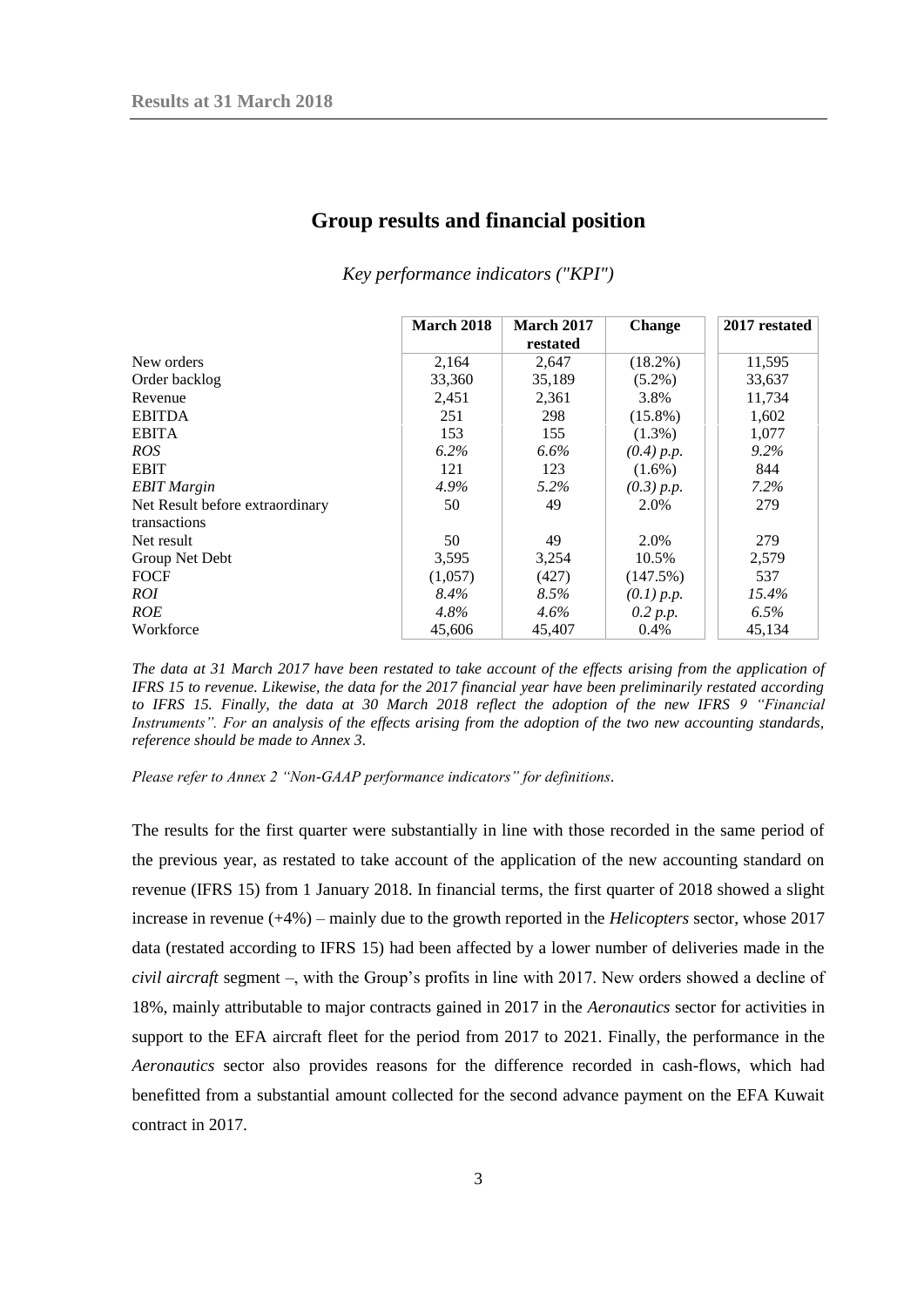The primary changes that marked the Group's performance compared with that of the same period of the previous year are described below. A more thorough analysis can be found in the section covering the trends in each business segment.

|                                            |                      |                      | <b>31 March 2018</b>     |                          |            |
|--------------------------------------------|----------------------|----------------------|--------------------------|--------------------------|------------|
|                                            | <b>New</b><br>orders | <b>Order backlog</b> | <b>Revenues</b>          | <b>EBITA</b>             | <b>ROS</b> |
| Helicopters                                | 611                  | 9,649                | 750                      | 53                       | 7.1%       |
| Electronics, Defence & Security<br>Systems | 965                  | 11,863               | 1,149                    | 73                       | 6.4%       |
| Aeronautics                                | 723                  | 12,595               | 639                      | 47                       | 7.4%       |
| <b>Space</b>                               |                      |                      | $\overline{\phantom{0}}$ | 7                        | n.a.       |
| Other activities                           | 20                   | 186                  | 81                       | (27)                     | $(33.3\%)$ |
| Eliminations                               | (155)                | (933)                | (168)                    | $\overline{\phantom{a}}$ | n.a.       |
| <b>Total</b>                               | 2,164                | 33,360               | 2,451                    | 153                      | $6.2\%$    |

|                                 | 31 March 2017 restated |                                                     |                          |              |            |  |
|---------------------------------|------------------------|-----------------------------------------------------|--------------------------|--------------|------------|--|
|                                 | <b>New</b><br>orders   | <b>Order backlog</b><br>at 31 Dec. 2017<br>restated | <b>Revenues</b>          | <b>EBITA</b> | <b>ROS</b> |  |
| Helicopters                     | 459                    | 9,766                                               | 587                      | 34           | 5.8%       |  |
| Electronics, Defence & Security | 1,039                  | 12.040                                              | 1,156                    | 88           | 7.6%       |  |
| Systems                         |                        |                                                     |                          |              |            |  |
| Aeronautics                     | 1,237                  | 12,525                                              | 656                      | 46           | 7.0%       |  |
| Space                           |                        |                                                     | $\overline{\phantom{0}}$ | 12           | n.a.       |  |
| Other activities                | 25                     | 199                                                 | 79                       | (25)         | $(31.6\%)$ |  |
| Eliminations                    | (113)                  | (893)                                               | (117)                    | -            | n.a.       |  |
| <b>Total</b>                    | 2,647                  | 33,637                                              | 2,361                    | 155          | $6.6\%$    |  |

|                                 |                      |                      | Change %        |              |              |
|---------------------------------|----------------------|----------------------|-----------------|--------------|--------------|
|                                 | <b>New</b><br>orders | <b>Order backlog</b> | <b>Revenues</b> | <b>EBITA</b> | <b>ROS</b>   |
| Helicopters                     | 33.1%                | $(1.2\%)$            | 27.8%           | 55.9%        | 1.3 p.p.     |
| Electronics, Defence & Security | $(7.1\%)$            | $(1.5\%)$            | $(0.6\%)$       | $(17.0\%)$   | $(1.2)$ p.p. |
| <b>Systems</b>                  |                      |                      |                 |              |              |
| Aeronautics                     | $(41.6\%)$           | $0.6\%$              | $(2.6\%)$       | 2.2%         | 0.4 p.p.     |
| Space                           | n.a.                 | n.a.                 | n.a.            | $(41.7\%)$   | n.a.         |
| Other activities                | $(20.0\%)$           | $(6.5\%)$            | 2.5%            | $(8.0\%)$    | $(1.7)$ p.p. |
| Eliminations                    | n.a.                 | n.a.                 | n.a.            | n.a.         | n.a.         |
| <b>Total</b>                    | $(18.2\%)$           | $(0.8\%)$            | 3.8%            | $(1.3\%)$    | $(0.4)$ p.p. |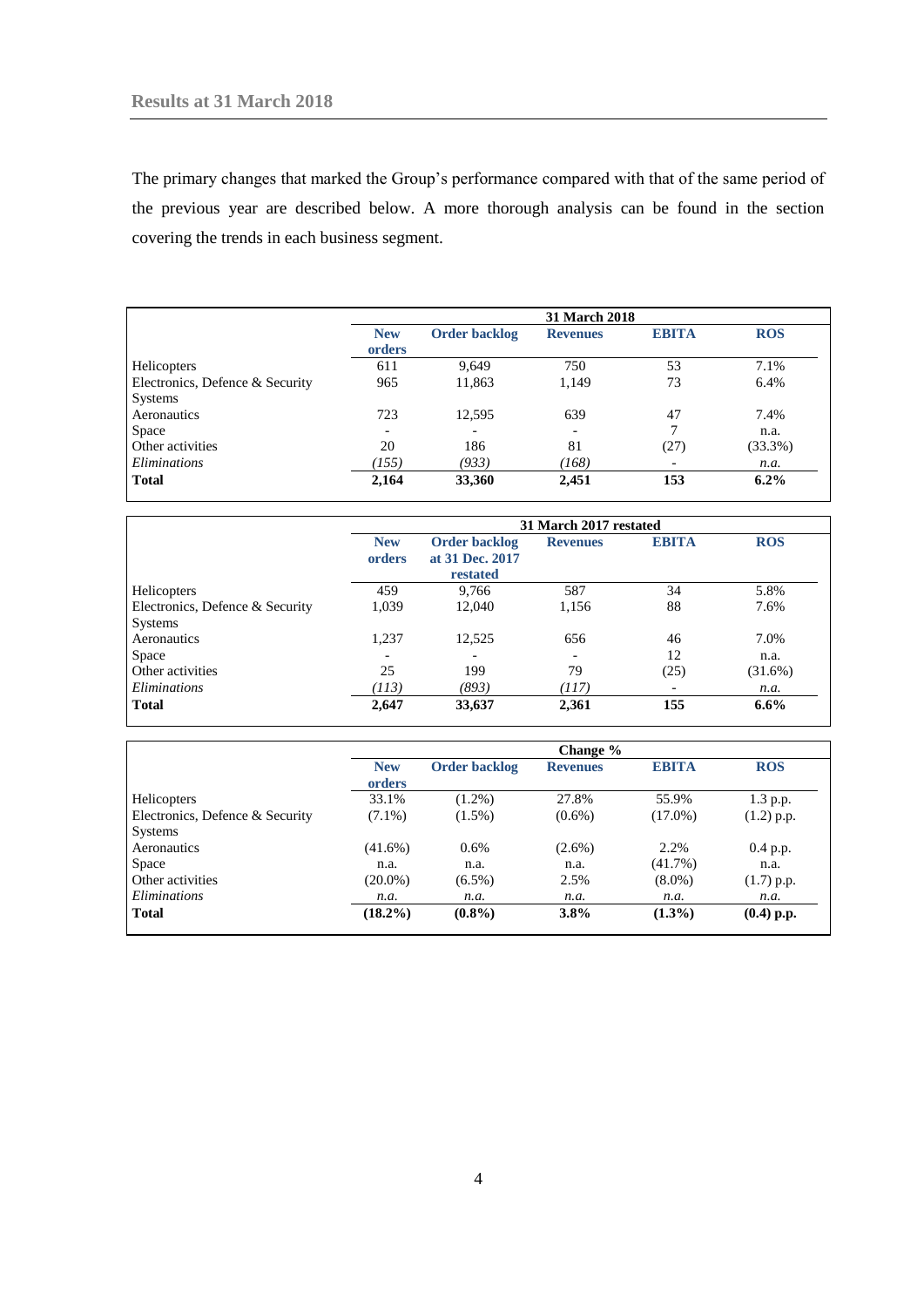*Commercial performance*: The first quarter showed an increase (+33% compared to the first quarter of 2017) in *Helicopters* as regards the business lines AW109/AW119, AW169 and AW189, against the abovementioned decrease recorded in *Aeronautics* attributable to the particularly positive performance reported during the comparative period.

*Business performance*. The table below shows the income statement compared to the data restated as a result of the application of IFRS 15.

|                                                                                 | For the three months ended<br>31 March |                  |            |           |
|---------------------------------------------------------------------------------|----------------------------------------|------------------|------------|-----------|
| $(\epsilon$ millions)                                                           | 2018                                   | 2017<br>restated | Change     | % Change  |
| Revenues                                                                        | 2,451                                  | 2,361            |            | 3.8%      |
| Purchases and personnel expenses                                                | (2,223)                                | (2,084)          |            |           |
| Other net operating income/(expenses)                                           | 4                                      | (1)              |            |           |
| Equity-accounted strategic JVs                                                  | 19                                     | 22               |            |           |
| Amortisation, depreciation and impairment losses                                | (98)                                   | (143)            |            |           |
| <b>EBITA</b>                                                                    | 153                                    | 155              | (2)        | $(1.3\%)$ |
| <b>ROS</b>                                                                      | 6.2%                                   | 6.6%             | (0.4) p.p. |           |
| Restructuring costs<br>Amortisation of intangible assets acquired as part of    | (8)                                    | (7)              |            |           |
| business combinations                                                           | (24)                                   | (25)             |            |           |
| <b>EBIT</b>                                                                     | 121                                    | 123              | (2)        | $(1.6\%)$ |
| <b>EBIT</b> Margin                                                              | 4.9%                                   | 5.2%             | (0.3) p.p. |           |
| Net financial income/(expenses)                                                 | (66)                                   | (68)             |            |           |
| Income taxes                                                                    | (5)                                    | (6)              |            |           |
| <b>Net Result before extraordinary transactions</b>                             | 50                                     | 49               |            | $2.0\%$   |
| Net result related to discontinued operations and<br>extraordinary transactions |                                        |                  |            |           |
| Net profit/(loss) for the period attributable to:                               | 50                                     | 49               |            | $2.0\%$   |
| - owners of the parent                                                          | 50                                     | 49               |            |           |
| - non-controlling interests                                                     |                                        |                  |            |           |

The increase in **revenues** was attributable to lower deliveries made during the first quarter of 2017 in the *civil aircraft* segment of the *Helicopters*. The data of deliveries also impacted on **EBITA** for the sector, which showed an improvement of 56%, offset by a reduction in the *Electronics* and *Space* sectors. **EBIT** and **Net Result** remained in line with 2017.

*Financial performance*. Cash-flows posted a negative value for €mil. 1,057, in line with the Group's normal trend to record considerable cash outflows during the first quarters, while the value for the first quarter of 2017 had benefitted from the substantial contribution given by the EFA Kuwait contract, as a result of the collection of the second advance payment during the quarter.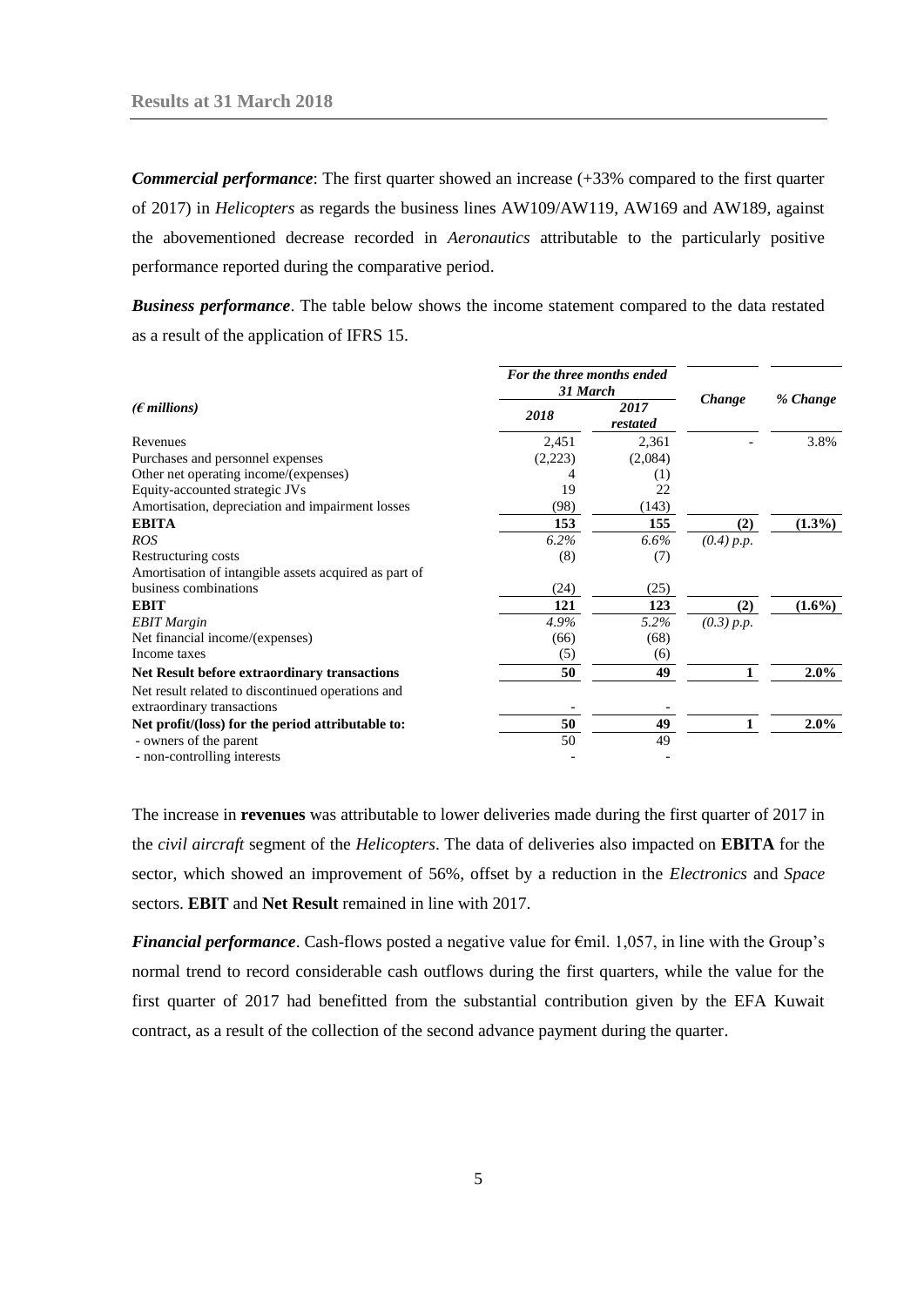|                                                      |         | For the three months<br>ended 31 March |        |          |
|------------------------------------------------------|---------|----------------------------------------|--------|----------|
| $(E$ millions)                                       | 2018    | 2017<br>restated                       | Change | % Change |
| Cash flows used in operating activities              | (1,017) | (449)                                  |        |          |
| Dividends received                                   | 125     | 174                                    |        |          |
| Cash flows from ordinary investing activities        | (165)   | (152)                                  |        |          |
| <b>Free Operating Cash Flow (FOCF)</b>               | (1,057) | (427)                                  | (630)  | (147.5%) |
| Strategic investments                                | (10)    | (43)                                   |        |          |
| Change in other investing activities                 | (5)     |                                        |        |          |
| Net change in loans and borrowings                   | 10      | 59                                     |        |          |
| Net increase (decrease) in cash and cash equivalents | (1,062) | (410)                                  |        |          |
| Cash and cash equivalents at 1 January               | 1,893   | 2,167                                  |        |          |
| Exchange rate differences and other changes          | (6)     | (5)                                    |        |          |
| Cash and cash equivalents at 31 March                | 825     | 1,752                                  |        |          |

Below are the changes that were recorded in the Group's Net Debt mainly as a result of cash outflows for the period:



**Net capital invested** rose compared with the figure for 31 December 2017 due to the increase in net working capital, resulting from the seasonal fluctuation in cash flows.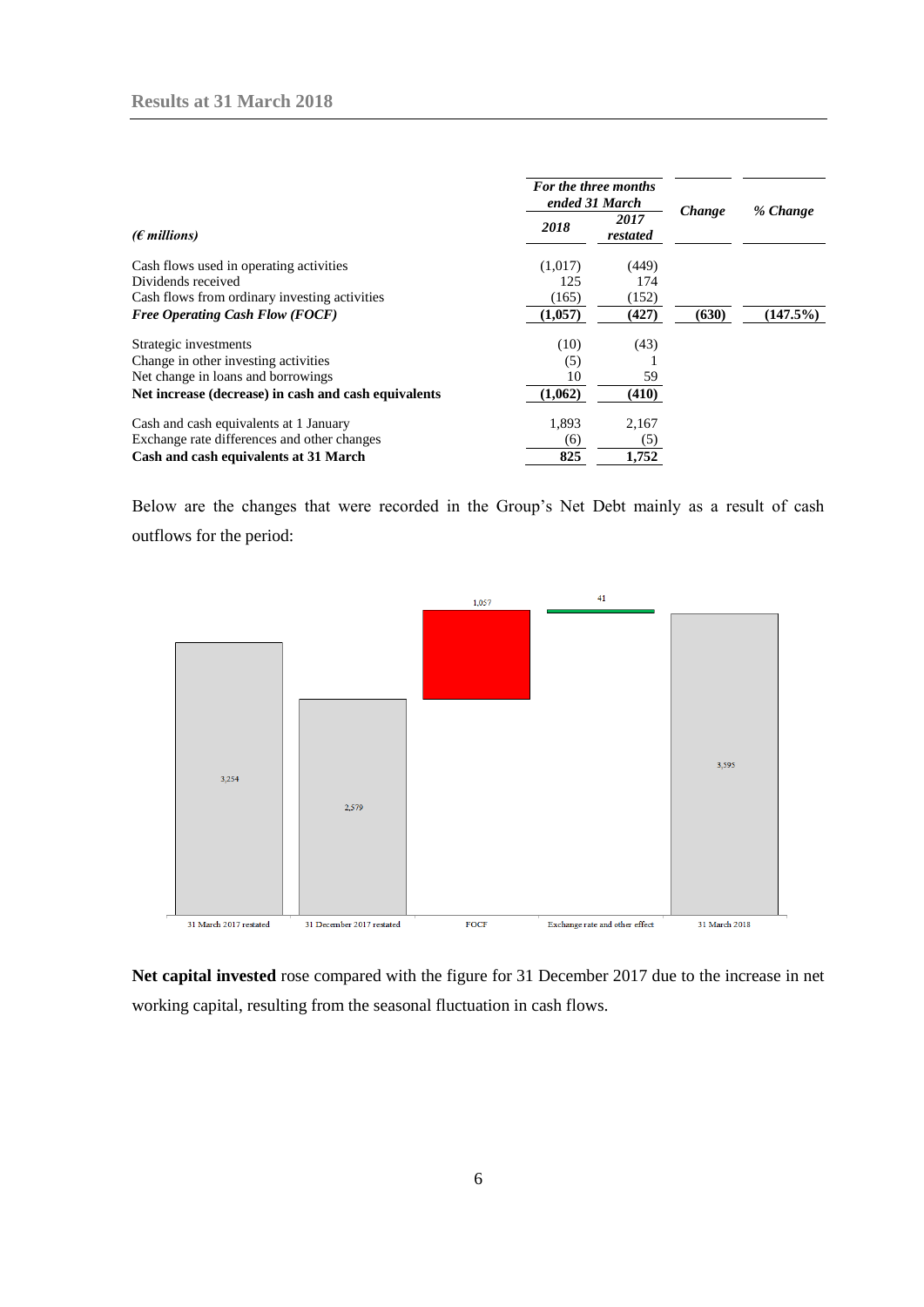|                                                  | <b>31 March 2018</b> | 31 December 2017<br>restated | <b>31 March 2017</b><br>restated |
|--------------------------------------------------|----------------------|------------------------------|----------------------------------|
| $(\epsilon$ millions)                            |                      |                              |                                  |
| Non-current assets                               | 11,559               | 11,714                       | 11,911                           |
| Non-current liabilities                          | (2,714)              | (2,837)                      | (3,020)                          |
| <b>Capital assets</b>                            | 8,845                | 8,877                        | 8,891                            |
| Inventories                                      | 5,127                | 4,747                        | 4,794                            |
| Trade receivables                                | 5,513                | 5,390                        | 5,403                            |
| Trade payables                                   | (10, 233)            | (10, 443)                    | (10,091)                         |
| <b>Working capital</b>                           | 407                  | (306)                        | 106                              |
| Provisions for short-term risks and charges      | (753)                | (783)                        | (751)                            |
| Other net current assets (liabilities)           | (724)                | (996)                        | (856)                            |
| Net working capital                              | (1,070)              | (2,085)                      | (1,501)                          |
| Net invested capital                             | 7,775                | 6,792                        | 7,390                            |
| Equity attributable to the Owners of the Parent  | 4,165                | 4,199                        | 4,135                            |
| Equity attributable to non-controlling interests | 15                   | 16                           | 15                               |
| Equity                                           | 4,180                | 4,215                        | 4,150                            |
| <b>Group Net Debt</b>                            | 3,595                | 2,579                        | 3,254                            |
| Net (assets)/liabilities held for sale           |                      | (2)                          | (14)                             |
|                                                  |                      |                              |                                  |

\* \* \* \* \* \* \*

Below are the key performance indicators by sector:

#### **Helicopters**

The performance in the first quarter of 2018 showed the first positive signs of recovery in the Division's business, putting it on the right path to growth, and recorded an improvement in all indicators compared to the same period in the previous year, which had been affected by a performance that was not particularly excellent in manufacturing terms.

*New orders.* The increase was due to higher new orders gained for lines AW109/AW119, AW169 and AW189, for a total of 24 helicopters. The quarter also confirmed a good level of new orders for AW139.

*Revenues.* The rise was mainly due to an increase in deliveries of new helicopters compared to the same period of the previous year, which had been marked by the postponement of the delivery of various units to the second quarter. 29 new units were delivered in the first quarter (compared to 12 in the first quarter of 2017), mainly relating to the lines AW139 and AW189/AW149.

*EBITA.* The increase was due to the effect of higher revenues and profits, which mainly benefitted from an improved mix associated with higher deliveries on AW139.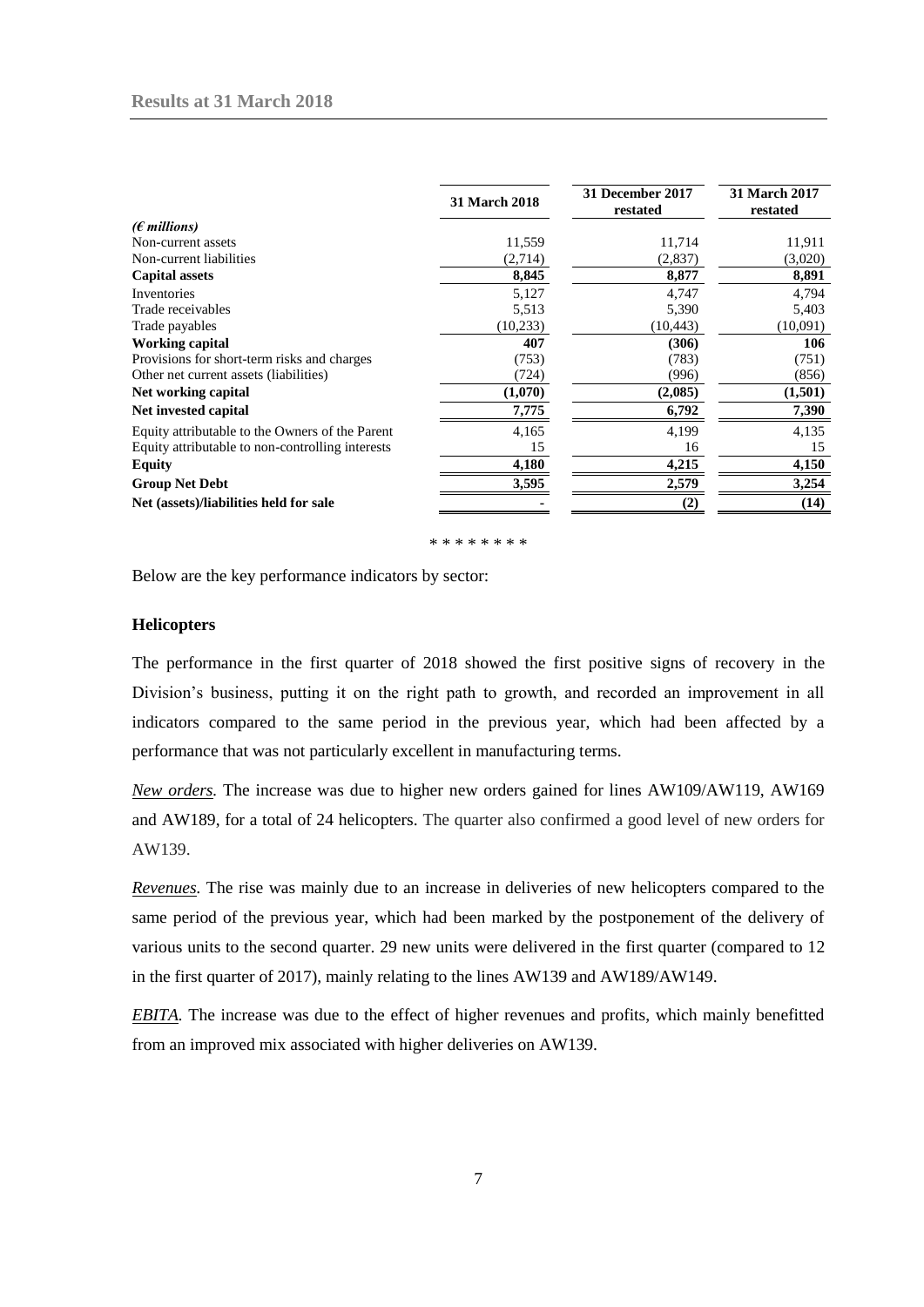#### **Electronics, Defence & Security Systems**

The first quarter of 2018 was characterised by revenue volumes in line with the value posted during the same period of 2017 and by lower profits, mainly as a result of a different mix of business developed in the period.

*New Orders*: These showed a decline compared to the same period of the previous year, mainly as a result of the adverse effect of the USD/€ exchange rate. Among the major orders obtained in the period was the contract gained by DRS for the supply of computers and hardware within a wider Technology Insertion hardware programme for the U.S. Navy in the Naval Electronics business segment, as well as the order for the supply of a parcel sorting centre in Germany in the Security & Information Systems Division.

*Revenues*. They remained substantially in line with the same period of the previous year, despite the adverse effect of the USD/ $\epsilon$  exchange rate.

*EBITA*. The decline compared to the same period of the previous year was due to the effect of a different mix of activities developed in the period which reported, in addition to the expected lower contribution given by highly profitable programmes, some slowdowns on new productions and reflected a higher contribution from lower-profit development programmes, which entailed costs for participation in the tender for the US trainer and the adverse effect of the USD/€ exchange rate at DRS.

|                                            | <b>New orders</b> | <b>Revenues</b> | <b>EBITA</b> | <b>ROS</b> |
|--------------------------------------------|-------------------|-----------------|--------------|------------|
| DRS (\$mil.) March 2018                    | 424               | 455             | 21           | 4.6%       |
| DRS (\$mil.) March 2017 restated           | 401               | 395             | 25           | 6.3%       |
| DRS ( $\epsilon$ mil.) March 2018          | 345               | 370             | 18           | 4.6%       |
| DRS ( $\epsilon$ mil.) March 2017 restated | 377               | 371             | 24           | 6.3%       |

The key performance indicators of DRS are provided below in US dollars and euros:

*Average €/USD exchange rate: 1.2295 (first quarter of 2018) and 1.0647 (first quarter of 2017)*

#### **Aeronautics**

From a commercial point of view, some major orders were gained, during the first quarter of 2018, both in the *Aircraft* Division, including the contract for the supply of 4 additional M346 Advanced Jet Trainers to the Polish Ministry of Defence, to which must be added the 8 aircraft already in service with the Polish Air Force, and in the *Aerostructures* Division, which received orders for the supply of 100 fuselage sections for the B787 aircraft and 21 fuselages for the ATR aircraft.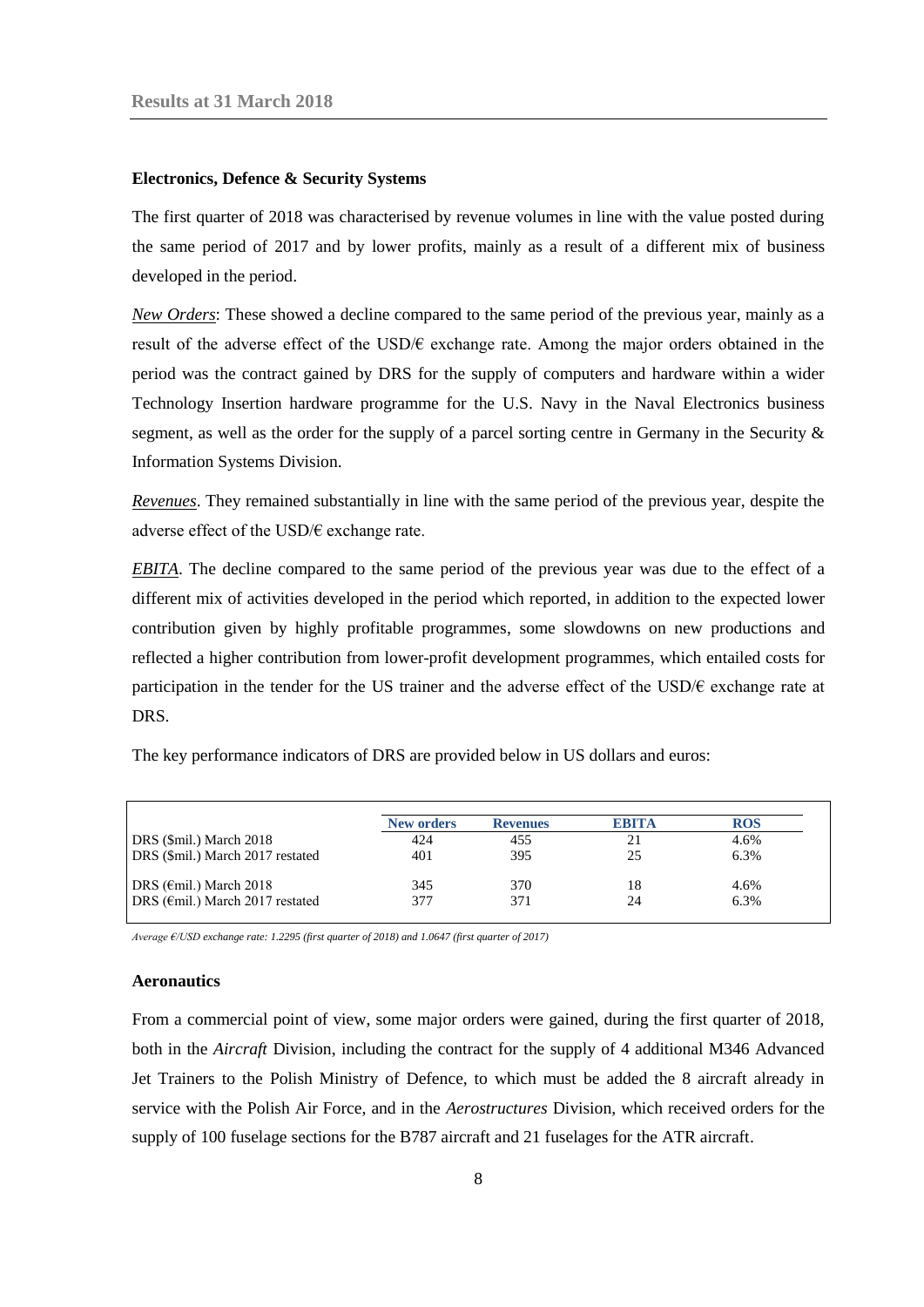During the first quarter of 2018, from a production point of view, deliveries were made for 35 fuselage sections and 22 stabilisers for the B787 programme (35 fuselage sections and 20 stabilisers delivered in the first quarter of 2017) and 20 ATR fuselages (10 delivered in the first quarter of 2017). As regards the production of the C-27J programme, there was the completion of 1 aircraft intended for the Slovak Air Force.

*New orders.* They recorded a decrease compared to the first quarter of 2017, which had benefitted from the major order gained for the provision of support to the EFA aircraft fleet for the period from 2017 to 2021. Among the major orders gained in the first quarter of 2018 were those already mentioned for M346, B787 and ATR aircraft, as well as the orders in the *Aerostructures* Division for the A380 and A321 programmes, and in the *Aircraft* Division received from Lockheed Martin for the F-35 programme and from various customers for logistic support activities for the C27J aircraft.

*Revenues.* Overall, business volumes were in line with the result recorded in the first quarter of 2017; the increase related to the activities for the EFA-Kuwait contract in the *Aircraft* Division offset the expected decline in revenues recorded by the *Aerostructures* Division.

*EBITA.* The result was in line with the first quarter of 2017, thus confirming the good levels of profitability in the *Aircraft* Division, while the industrial performance in the *Aerostructures* Division continued to be affected by the critical issues reported during the previous year.

#### **Space**

The lower result posted in the quarter compared to the corresponding period of 2017 is due to higher costs for research and development activities recorded in the period, related in particular to newgeneration satellite platforms.

\* \* \* \* \* \* \* \*

#### <span id="page-8-0"></span>*Outlook*

In consideration of the results achieved in the first quarter of 2018 and of the expectations for the following ones, we confirm the guidance for the entire year that was made at the time of the preparation of the financial statements at 31 December 2017.

\* \* \* \* \* \* \*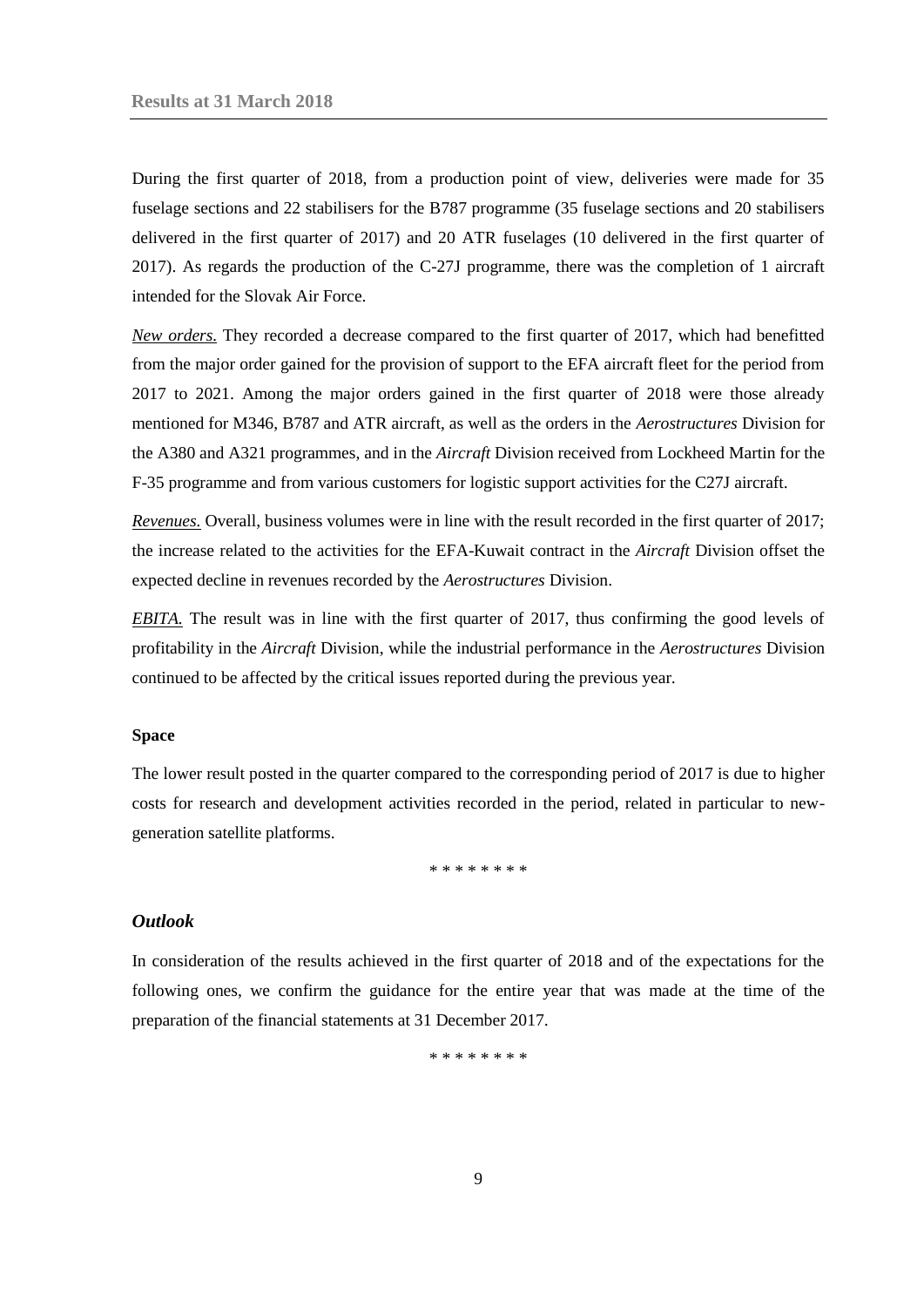#### <span id="page-9-0"></span>**Main transactions in the first three months of 2018 and post-period events**

*Industrial transactions.* In the period no significant transactions were carried out. It should be noted that in April 2018, in implementation of a memorandum of intent signed with national trade unions relating to early retirements in accordance with Article 4 of Italian Employment Law 92/2012 (also known as the "Fornero Law") - a trade-union agreement was signed involving up to 1,100 employees who will be eligible for retirement in the four years following the scheduled 2018-2019 two-year period, while defining the specific eligibility requirements. A similar arrangement was subsequently signed with the trade unions of executives, up to a number of 65 executives. The effects of these arrangements will be reflected in the half-year financial report at 30 June 2018

*Financial transactions.* It should be noted that in February 2018 Leonardo entered into a new Revolving Credit Facility (RCF) line with a pool of 26 Italian and foreign banks. The new RCF provides for the payment of a 75 bp spread over EURIBOR, lower by 25 bps than the 100 bp margin of the previous transaction completed in July 2015, with consequent lower financial costs. Furthermore, there was a reduction in the line to  $\epsilon$ bil. 1.8 from the  $\epsilon$ bil. 2 of the previous line, in order to align it to the Group's cash requirements, and the extension of the expiry date to February 2023, i.e. the year for which no repayment commitments are currently envisaged on financial markets. On 18 April 2018 Leonardo renewed the EMTN programme for a further 12 months, keeping unchanged the maximum amount of €bil. 4.

\* \* \* \* \* \* \* \*

This interim reporting that has been approved today by the Board of Directors, was made available to the public at the registered office, with Borsa Italiana S.p.A., on the Company website [\(www.leonardocompany.com,](http://www.leonardocompany.com/) in the section Investors/Financial Reports), as well as on the website of the authorised storage mechanism NIS-Storage [\(www.emarketstorage.com\)](http://www.emarketstorage.com/).

This interim reporting, approved by the Board of Directors on 8 May 2018, was not subject to any statutory review.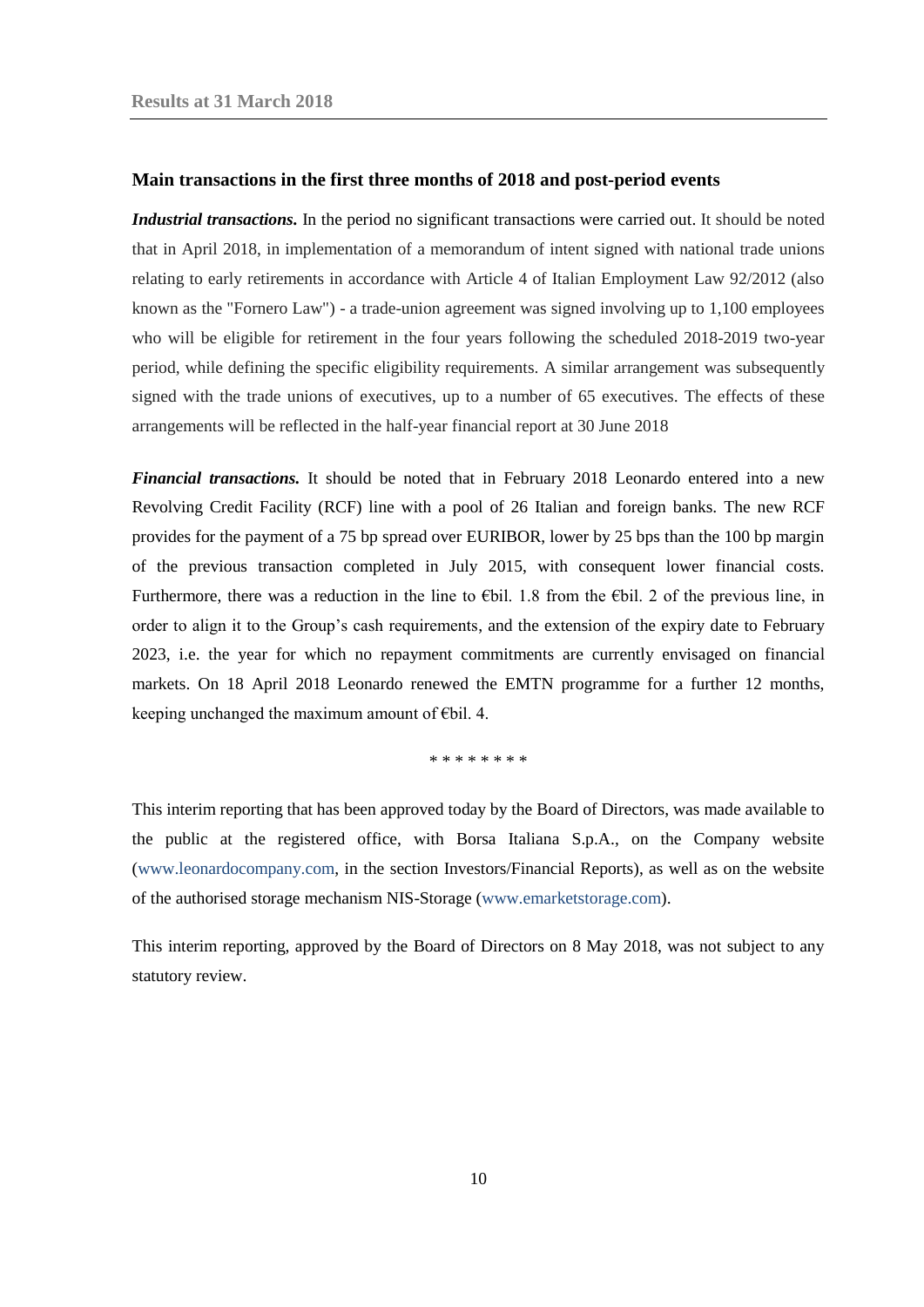#### <span id="page-10-0"></span>**1. FINANCIAL INCOME AND EXPENSES**

|                                                         |      | For the three months ended 31 March |  |  |
|---------------------------------------------------------|------|-------------------------------------|--|--|
|                                                         | 2018 | 2017 restated                       |  |  |
| Interest                                                | (45) | (63)                                |  |  |
| Commissions                                             | (10) | (3)                                 |  |  |
| Fair value gains (losses) through profit or loss        | (4)  | (3)                                 |  |  |
| Premiums (paid) received on forwards                    | (2)  | (1)                                 |  |  |
| Exchange rate differences                               | (2)  |                                     |  |  |
| Other financial income and expenses                     | (10) |                                     |  |  |
| Share of profits/(losses) of equity-accounted investees |      |                                     |  |  |
|                                                         | (66) | (68)                                |  |  |

#### <span id="page-10-1"></span>**2. LOANS AND BORROWINGS**

The Group Net Debt breaks down as follows:

| $(\epsilon$ millions)                                     | 31 March<br>2018 | οf<br>which<br>current | 31<br><b>December</b><br>2017<br>restated | οf<br>which<br>current | 31 March<br>2017<br>restated | of<br>which<br>current |
|-----------------------------------------------------------|------------------|------------------------|-------------------------------------------|------------------------|------------------------------|------------------------|
| <b>Bonds</b>                                              | 3,576            | 541                    | 3,647                                     | 599                    | 4,297                        | 572                    |
| Bank debt                                                 | 270              | 82                     | 246                                       | 59                     | 293                          | 69                     |
| Cash and cash equivalents                                 | (825)            | (825)                  | (1,893)                                   | (1,893)                | (1,752)                      | (1, 752)               |
| Net bank debt and bonds                                   | 3,021            |                        | 2,000                                     |                        | 2,838                        |                        |
| <i>Fair value</i> of the residual portion in portfolio of |                  |                        |                                           |                        |                              |                        |
| Ansaldo Energia                                           |                  |                        |                                           |                        | (139)                        |                        |
| <b>Securities</b>                                         | (3)              |                        | (3)                                       |                        |                              |                        |
| Current loans and receivables from related                |                  |                        |                                           |                        |                              |                        |
| parties                                                   | (83)             | (83)                   | (110)                                     | (110)                  | (7)                          | (7)                    |
| Other current loans and receivables                       | (42)             | (42)                   | (47)                                      | (47)                   | (48)                         | (48)                   |
| <b>Current loans and receivables and securities</b>       | (128)            |                        | (160)                                     |                        | (194)                        |                        |
| Non current financial receivables from Superjet           | (48)             |                        | (48)                                      |                        | (65)                         |                        |
| Hedging derivatives in respect of debt items              | (4)              | (4)                    | (2)                                       | (2)                    | 21                           | 21                     |
| Related-party loans and borrowings                        | 679              | 679                    | 701                                       | 701                    | 542                          | 542                    |
| Other loans and borrowings                                | 75               | 46                     | 88                                        | 58                     | 112                          | 78                     |
| <b>Group Net Debt</b>                                     | 3,595            |                        | 2,579                                     |                        | 3,254                        |                        |

*The reconciliation with the net financial position required by Consob Communication no. DEM/6064293 of 28 July 2006 is provided in Annex 2.*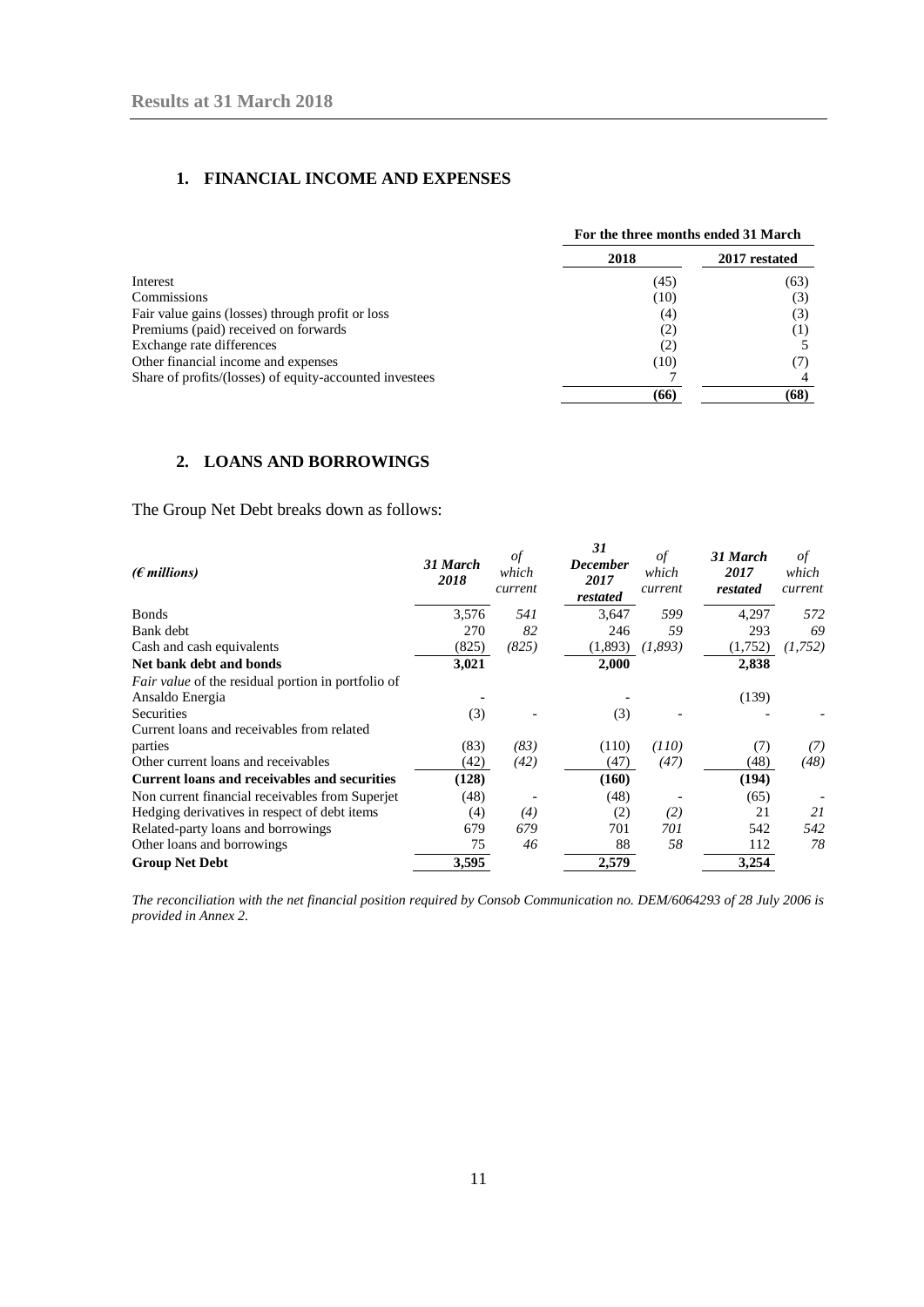## **3. CONTINGENT LIABILITIES**

<span id="page-11-0"></span>For details reference should be made to the information already provided in the Annual Financial Report at 31 December 2017.

> For the Board of Directors The Chairman Giovanni De Gennaro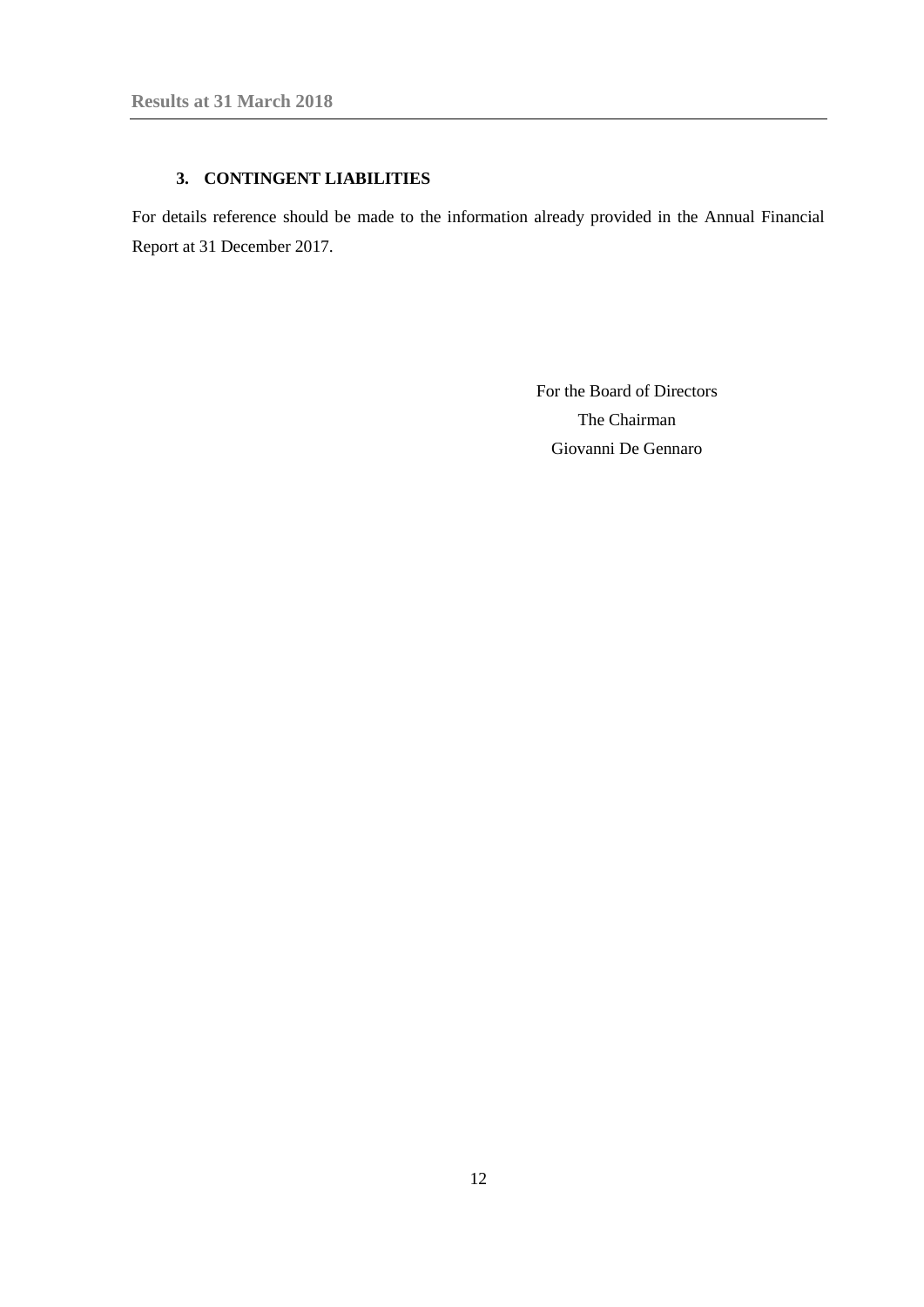#### <span id="page-12-0"></span>**Annex 1: Scope of consolidation**

Below are the changes in the scope of consolidation at 31 March 2018 in comparison with 31 March 2017:

| <b>COMPANY</b>                                             | <b>EVENT</b>                      | <b>MONTH</b> |                  |
|------------------------------------------------------------|-----------------------------------|--------------|------------------|
| Companies which entered the scope of consolidation:        |                                   |              |                  |
| Daylight Group                                             | purchase                          |              | June 2017        |
| Leonardo Aerospace Defense & Security India Private<br>Ltd | incorporation                     |              | October 2017     |
| Leonardo Futureplanner (Trustee) Limited                   | incorporation                     |              | January 2018     |
| Companies which left the scope of consolidation:           |                                   |              |                  |
| Eurofighter International Ltd (in lig.)                    | deconsolidated                    |              | May 2017         |
| Telespazio Hungary Satellite Telecommunications Ltd        | deconsolidated                    |              | June 2017        |
| $(in$ $liq.)$                                              |                                   |              |                  |
| Atitech Spa                                                | sold                              |              | October 2017     |
| Atitech Manufactoring Srl                                  | sold                              |              | October 2017     |
| Abu Dhabi Systems Integration LLC                          | sold                              |              | November 2017    |
| Companies which changed their name:                        | New name:                         |              |                  |
| DRS Technologes Inc                                        | Leonardo DRS Inc                  |              | <b>July 2017</b> |
| SELEX ES for Trading of Machinery Equipment and            | Leonardo for Trading of Machinery |              | February 2018    |
| Devices WLL                                                | <b>Equipment and Devices WLL</b>  |              |                  |

\* \* \* \* \* \* \* \* \*

#### <span id="page-12-1"></span>**Annex 2: "Non-GAAP" performance indicators**

Leonardo Management assesses the Group's performance and that of its business segments based on a number of indicators that are not envisaged by the IFRSs. Specifically, EBITA is used as the primary indicator of profitability, since it allows us to analyse the Group's marginality by eliminating the impact of the volatility associated with non-recurring items or items unrelated to ordinary operations.

As required by CESR/05-178b Recommendation, below is a description of the components of each of these indicators:

- **New orders**: this includes sales contracts signed with customers, which provide for the counterparties' obligation to comply therewith.
- **Order backlog***:* this figure is the sum of the order backlog for the preceding period and new orders, less revenues during the reference period.
- **EBITDA**: this is given by EBITA, as defined below, before amortisation and depreciation (net of those relating to intangible assets arising from business combinations) and impairment losses.
- **EBITA**: it is arrived at by eliminating from EBIT, as defined below, the following items:
	- any impairment in goodwill;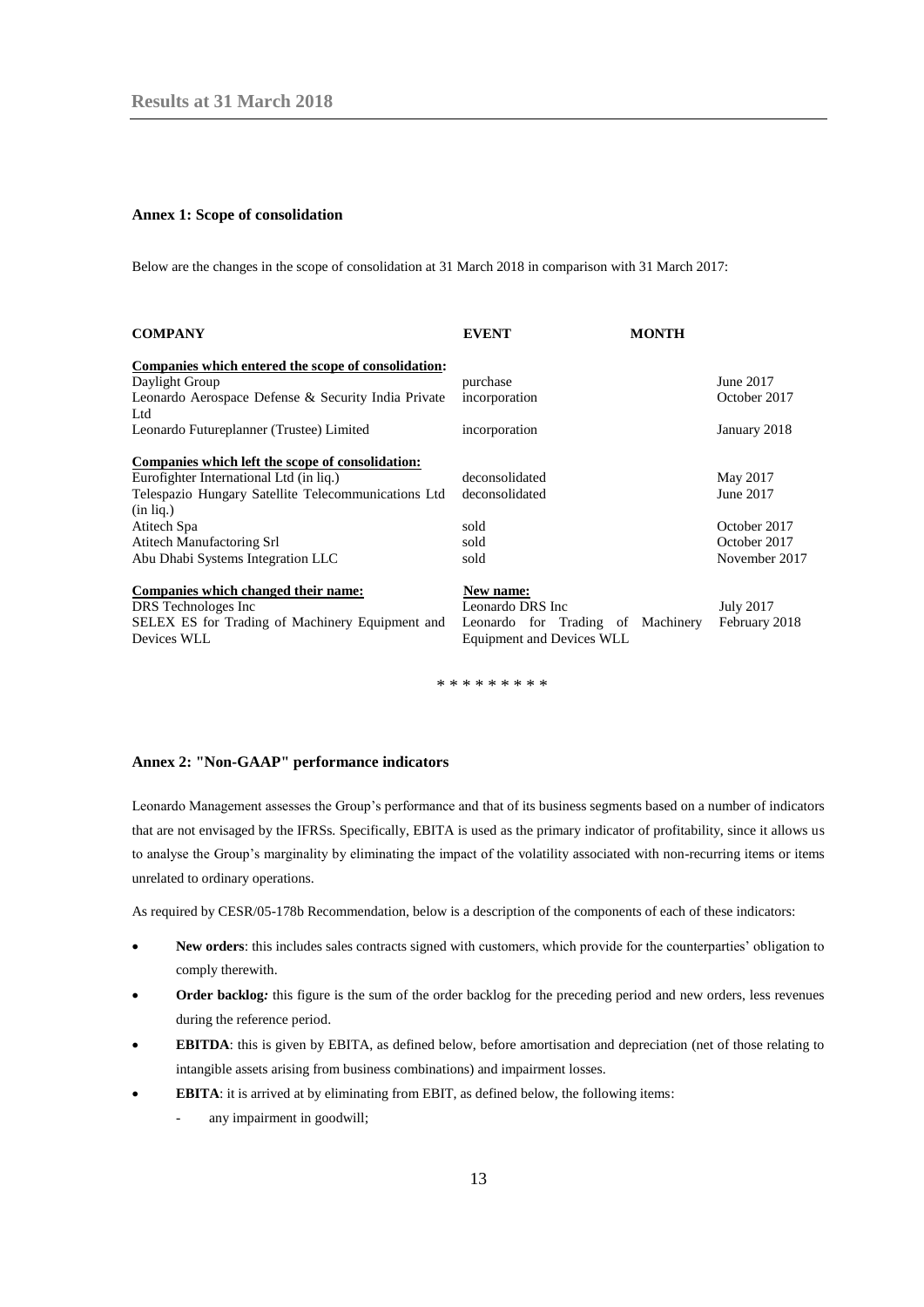- amortisation and impairment, if any, of the portion of the purchase price allocated to intangible assets as part of business combinations, as required by IFRS 3;
- restructuring costs that are a part of defined and significant plans. This item includes personnel costs as well as any and all other costs deriving from the reorganisation (e.g. impairment of assets, costs for the closure of sites, relocation costs, etc.);
- other exceptional costs or income, i.e. connected to particularly significant events that are not related to the ordinary performance of the business.

EBITA is then used to calculate return on sales (ROS) and return on investment (ROI).

A reconciliation of Income before tax and financial expense, EBIT and EBITA is shown below:

| ( $\epsilon$ millions)                                         | For the three months ended 31<br>March |               |  |
|----------------------------------------------------------------|----------------------------------------|---------------|--|
|                                                                | 2018                                   | 2017 restated |  |
| Income before tax and financial expenses                       | 102                                    | 101           |  |
| Equity-accounted strategic JVs                                 | 19                                     | 22            |  |
| <b>EBIT</b>                                                    | 121                                    | 123           |  |
| Amortisation of intangible assets acquired as part of business |                                        |               |  |
| combinations                                                   | 24                                     | 25            |  |
| Restructuring costs                                            | 8                                      |               |  |
| <b>EBITA</b>                                                   | 153                                    | 155           |  |

- **Return on Sales** (ROS): this is calculated as the ratio of EBITA to revenue.
- **EBIT**: this is obtained by adding to EBIT (defined as earnings before "financial income and expense", "share of profit (loss) of equity-accounted investees", "income taxes" and "result from discontinued operations") the Group's share of profit in the results of its strategic Joint Ventures (ATR, MBDA, Thales Alenia Space and Telespazio), reported in the "share of profits (losses) of equity-accounted investees.
- **Net result before extraordinary transactions:** this is the Net Result before the result from discontinued operations and the effects of the extraordinary transactions (acquisitions and disposals).
- **Group Net Debt**: this includes cash, financial receivables and current securities, net of (current and non-current) loans and borrowings and of the fair value of derivatives covering financial debt items, as well as the main noncurrent receivables. In particular, the Group Net Debt included the financial receivable (backed by bank guarantees) from SuperJet – that starting from 2016 was recorded within non-current receivables– which will be repaid in 3 years based on the arrangements for the rescheduling of the Group's participation in this programme.

The reconciliation with the net financial position required by the Consob communication no. DEM/6064293 of 28 July 2006 is reported below:

|                                                 | 31 March<br>2018 | 31 December<br>2017 restated |
|-------------------------------------------------|------------------|------------------------------|
| Net financial debt com. CONSOB no. DEM/6064293  | 3,647            | 2,629                        |
| Hedging derivatives in respect of debt items    | (4)              |                              |
| Non current financial receivables from Superjet | (48)             | (48)                         |
| Group net debt (KPI)                            | 3.595            | 2.579                        |

Below is the financial information required under Consob communication DEM/6064293 of 28 July 2006: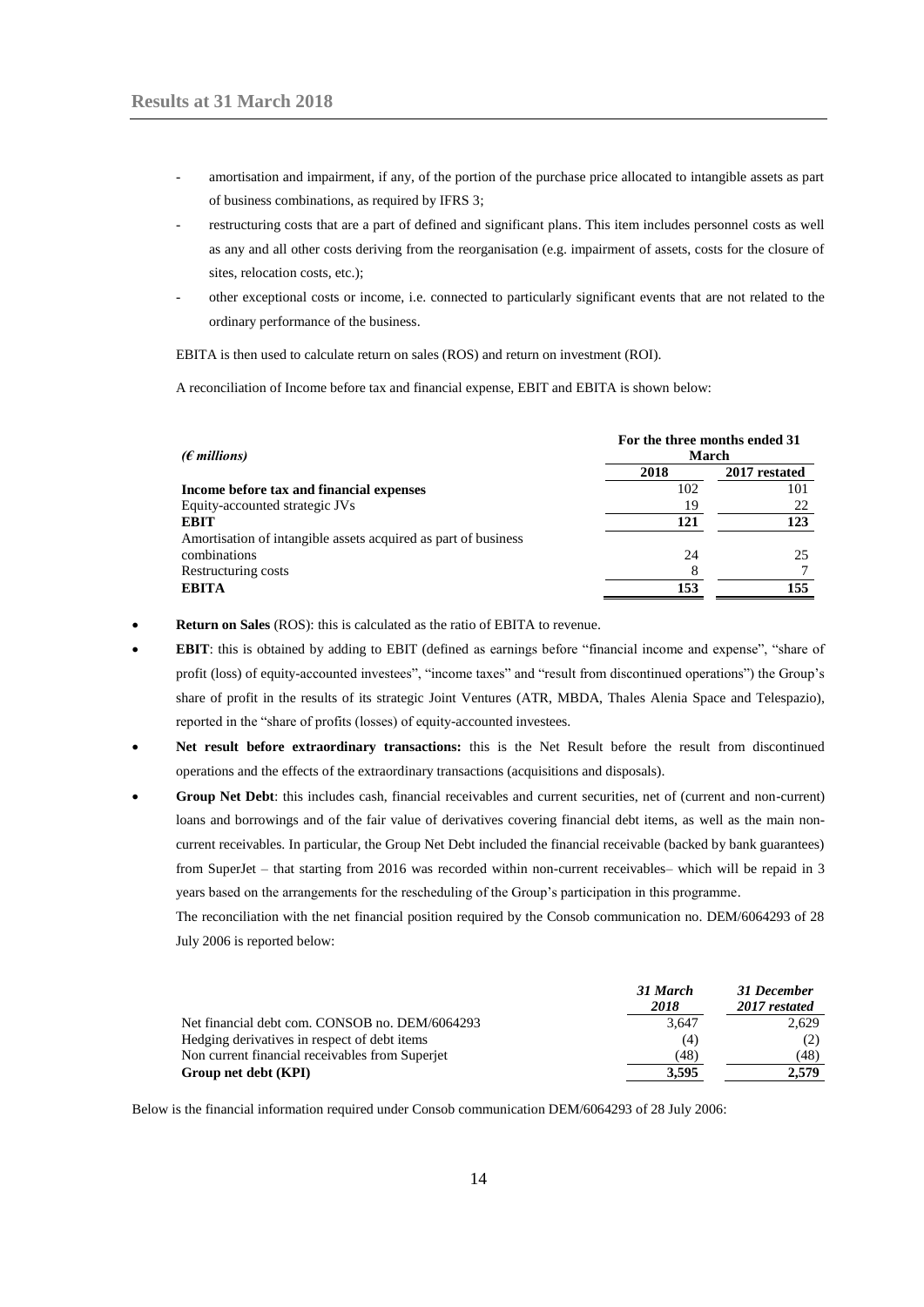|                                                     | 31 March<br>2018 | of which<br>with<br>related<br>parties | 31<br><b>December</b><br>2017<br>restated | of which<br>with<br>related<br>parties |
|-----------------------------------------------------|------------------|----------------------------------------|-------------------------------------------|----------------------------------------|
| Cash and cash equivalents                           | (825)            |                                        | (1,893)                                   |                                        |
| Securities held for trading                         | (3)              |                                        | (3)                                       |                                        |
| Liquidity                                           | (828)            |                                        | (1,896)                                   |                                        |
| <b>Current loans and receivables</b>                | (125)            | (83)                                   | (157)                                     | (110)                                  |
| Current bank loans and borrowings                   | 82               |                                        | 60                                        |                                        |
| Current portion of non-current loans and borrowings | 541              |                                        | 599                                       |                                        |
| Other current loans and borrowings                  | 724              | 679                                    | 758                                       | 701                                    |
| <b>Current financial debt</b>                       | 1,347            |                                        | 1,417                                     |                                        |
| Net current financial debt (funds)                  | 394              |                                        | (636)                                     |                                        |
| Non-current bank loans and borrowings               | 188              |                                        | 186                                       |                                        |
| Bonds issued                                        | 3,035            |                                        | 3,048                                     |                                        |
| Other non-current loans and borrowings              | 30               |                                        | 31                                        |                                        |
| <b>Non-current financial debt</b>                   | 3,253            |                                        | 3,265                                     |                                        |
| <b>Net financial debt</b>                           | 3,647            |                                        | 2,629                                     |                                        |

- **Free Operating Cash-Flow (FOCF)**: this is the sum of the cash flows generated by (used in) operating activities (excluding the changes in the Group Net Debt), the cash flows generated by (used in) ordinary investing activities (investment and divestment of intangible assets, property, plant and equipment, and equity investments, net of cash flows from the purchase or sale of equity investments that, due to their nature or significance, are considered "strategic investments") and dividends received. The calculation of FOCF is presented in the reclassified statement of cash flows shown in the section "Group results and financial position".
- **Return on Investments (ROI):** this is calculated as the ratio of EBITA to the average net capital invested in the two comparative periods.
- *Return on Equity (ROE):* this is calculated as the ratio of the Net Result before extraordinary transactions for the financial period to the average value of equity in the two comparative periods.
- **Workforce:** the number of employees recorded in the register on the last day of the period.

\* \* \* \* \* \* \* \* \*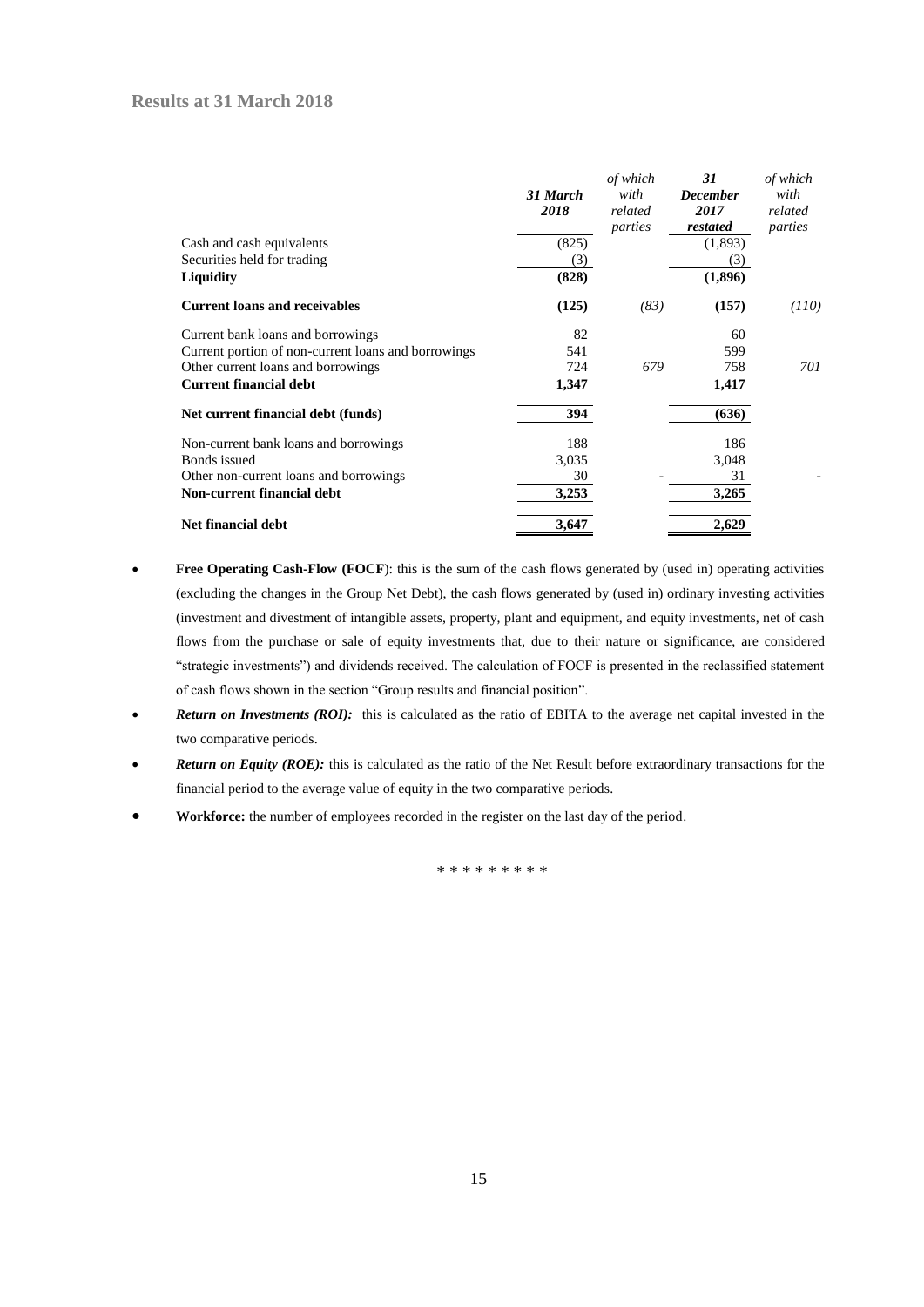## <span id="page-15-0"></span>**Annex 3: Application of the new accounting standards IFRS 15 ("Revenue from Contracts with Customers") and IFRS 9 ("Financial Instruments")**

With effect from 1 January 2018 the Group adopted accounting standards IFRS 15 "Revenue From Contracts with Customers" and IFRS 9 "Financial Instruments".

IFRS 15 sets out new rules to recognise revenues, as well as to provide additional disclosures in the notes to the financial statements. In general the new model provides for revenues to be recognised when control over goods or services is transferred to customers, in lieu of the previous analysis based on "risks and rewards". The Group applied the standard from 1 January 2018, restating the 2017 accounting positions for comparative purposes. The main impact areas deriving from the application of the new standard are:

- introduction of new criteria for revenue recognition during the execution of the contract; if those criteria are not met, then revenue is recognised solely at the completion of the contract. This required a review of contracts, which are normally medium/long-term. Such analysis highlighted the necessity to change the margin recognition methods in relation to certain contracts (passing from the previous recognition of the margins of certain contracts "over time" to "at a point in time" and vice versa);
- new specific requirements to establish if goods and services included in mass-supply have to be recognised as a single performance obligation or as a separate performance obligation. In respect of certain contracts entered into by the Group it was necessary to unbundle the contracts into two or more performance obligations, with consequent effects on the remeasurement of margins;
- new criteria on contract cost recognition;
- more defined criteria to be applied to mass productions with the consequent remeasurement of the margins of this kind of productions.

The effects arising from the application of IFRS 15 on the comparative periods are detailed below by item of financial statements. The application of the new standard has also entailed changes in the Order Backlog to take account of any adjustment made to those revenues that were recognised until the date of application of the new standard (these adjustments impact on the amount still to be worked, accounted for by the Backlog), as well as to exclude those orders that do not meet the requirements set out in IFRS 15.

IFRS 9 significantly amends the accounting treatment of financial instruments, introducing a new classification based on the characteristics of the entity's business model and cash flows and provides for the application of a structured impairment model for financial assets based on lifetime expected losses. Finally, it also introduces new general hedge accounting criteria which enable a more flexible and integrated approach to risk management. Considering the type of financial assets and liabilities of the Group, no particular criticalities arise from the new classification model of financial instruments, while the main impact area has been the definition of a new loan impairment model, to take account of the specific cases of the Group's target customers. For this purpose the simplified impairment model has been adopted, according to which the value of financial assets also reflects the probability of the counterparty's default ("Probability of Default", "PD") and the ability to recover the asset in the event that this default occurs ("Loss Given Default", "LGD"). Finally, a simplified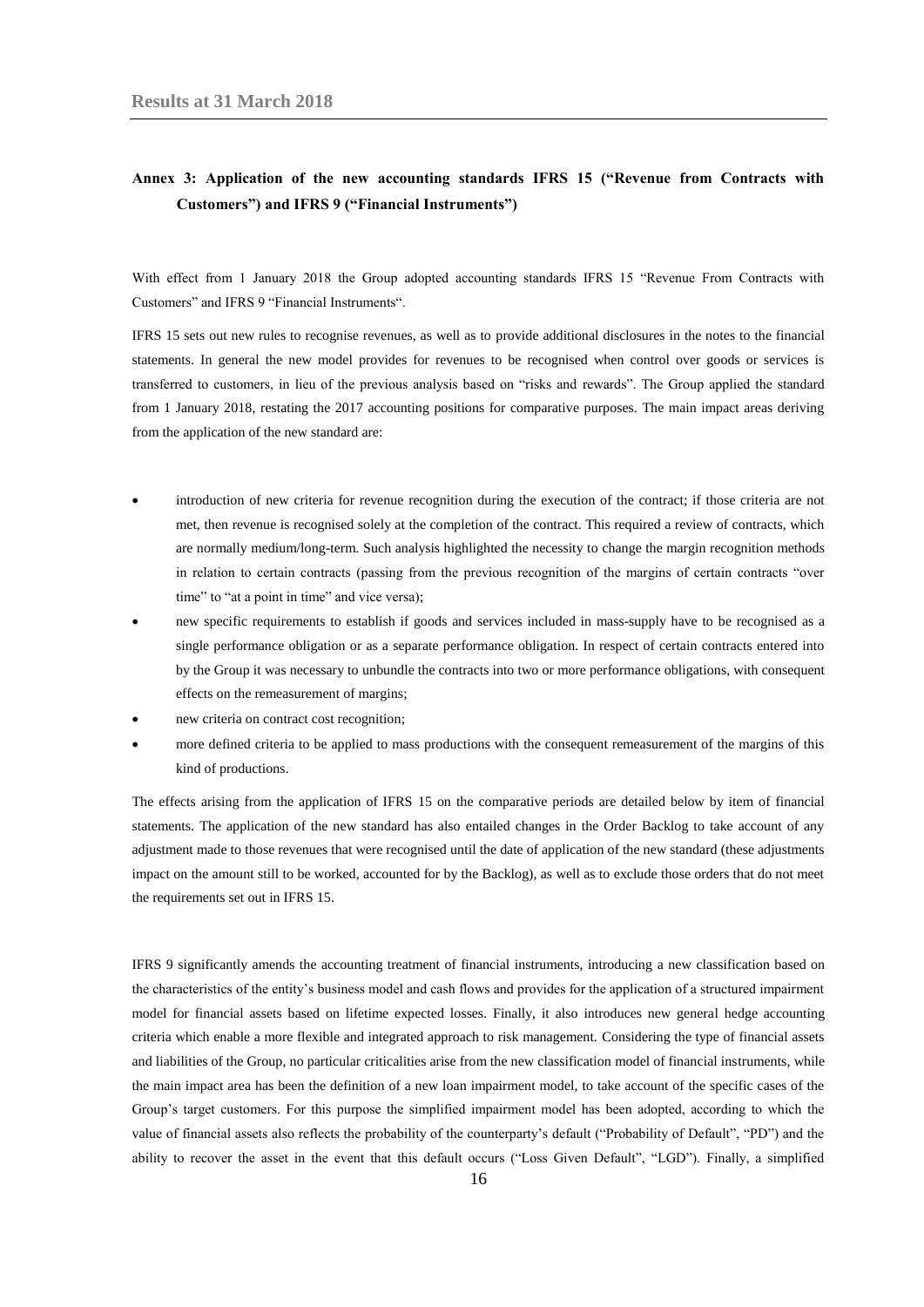approach has been adopted for some clusters of customers, which are characterised by a higher degree of segmentation, which is based on a "provision matrix" that reports a breakdown of loans into homogenous sub-sets by nature and maturity.

The Group adopted the standard from 1 January 2018 (excluding hedge accounting provisions which may be applied at a later time). Upon first-time adoption, the effects of the adoption of the new accounting standard on impairment issues were reported in the equity at 1 January 2018, in consideration of the complexity of remeasuring comparative values without reflecting any information that can be gathered afterwards. The preliminary effects on equity arising from the adoption of the new standard reported in the situation at 31 March 2018 are negative for an amount of €mil. 81.

Below are the effects arising from the application of IFRS 15 on the comparative statements reported:

|                                                  | <b>Reported 31</b><br><b>December</b><br>2017 | restatement | <b>31 December</b><br>2017 restated |
|--------------------------------------------------|-----------------------------------------------|-------------|-------------------------------------|
| $(\epsilon$ mil.)                                |                                               |             |                                     |
| Non-current assets                               | 11,694                                        | 20          | 11,714                              |
| Non-current liabilities                          | (2,972)                                       | 135         | (2,837)                             |
| <b>Capital assets</b>                            | 8,722                                         | 155         | 8,877                               |
| Inventories                                      | 4,381                                         | 366         | 4,747                               |
| Trade receivables                                | 6,072                                         | (682)       | 5,390                               |
| Trade payables                                   | (10, 169)                                     | (274)       | (10, 443)                           |
| <b>Working capital</b>                           | 284                                           | (590)       | (306)                               |
| Provisions for short-term risks and charges      | (793)                                         | 10          | (783)                               |
| Other net current assets (liabilities)           | (1,152)                                       | 156         | (996)                               |
| Net working capital                              | (1,661)                                       | (424)       | (2,085)                             |
| Net invested capital                             | 7,061                                         | (269)       | 6,792                               |
| Equity attributable to the Owners of the Parent  | 4,468                                         | (269)       | 4,199                               |
| Equity attributable to non-controlling interests | 16                                            |             | 16                                  |
| Equity                                           | 4,484                                         | (269)       | 4,215                               |
| <b>Group Net Debt</b>                            | 2,579                                         |             | 2,579                               |
| Net (assets)/liabilities held for sale           | (2)                                           |             | (2)                                 |

|                                                                                 | For the three months ended 31 March |             |               |
|---------------------------------------------------------------------------------|-------------------------------------|-------------|---------------|
|                                                                                 | 2017 reported                       | restatement | 2017 restated |
| Revenues                                                                        | 2,476                               | (115)       | 2,361         |
| Purchases and personnel expenses                                                | (2,158)                             | 74          | (2,084)       |
| Other net operating income/(expenses)                                           | (4)                                 |             | (1)           |
| Equity-accounted strategic JVs                                                  | 16                                  |             | 22            |
| Amortisation, depreciation and impairment losses                                | (143)                               |             | (143)         |
| EBITA                                                                           | 187                                 | (32)        | 155           |
| ROS                                                                             | 7.6%                                | $(1.0\%)$   | $6.6\%$       |
| Restructuring costs                                                             | (7)                                 |             | (7)           |
| Amortisation of intangible assets acquired as part of business<br>combinations  | (25)                                |             | (25)          |
| EBIT                                                                            | 155                                 | (32)        | 123           |
| <b>EBIT Margin</b>                                                              | 6.3%                                | $(1.1\%)$   | $5.2\%$       |
| Net financial income/(expenses)                                                 | (68)                                |             | (68)          |
| Income taxes                                                                    | (9)                                 |             | (6)           |
| Net Result before extraordinary transactions                                    | 78                                  | (29)        | 49            |
| Net result related to discontinued operations and extraordinary<br>transactions |                                     |             |               |
| Net result                                                                      | 78                                  | (29)        | 49            |

17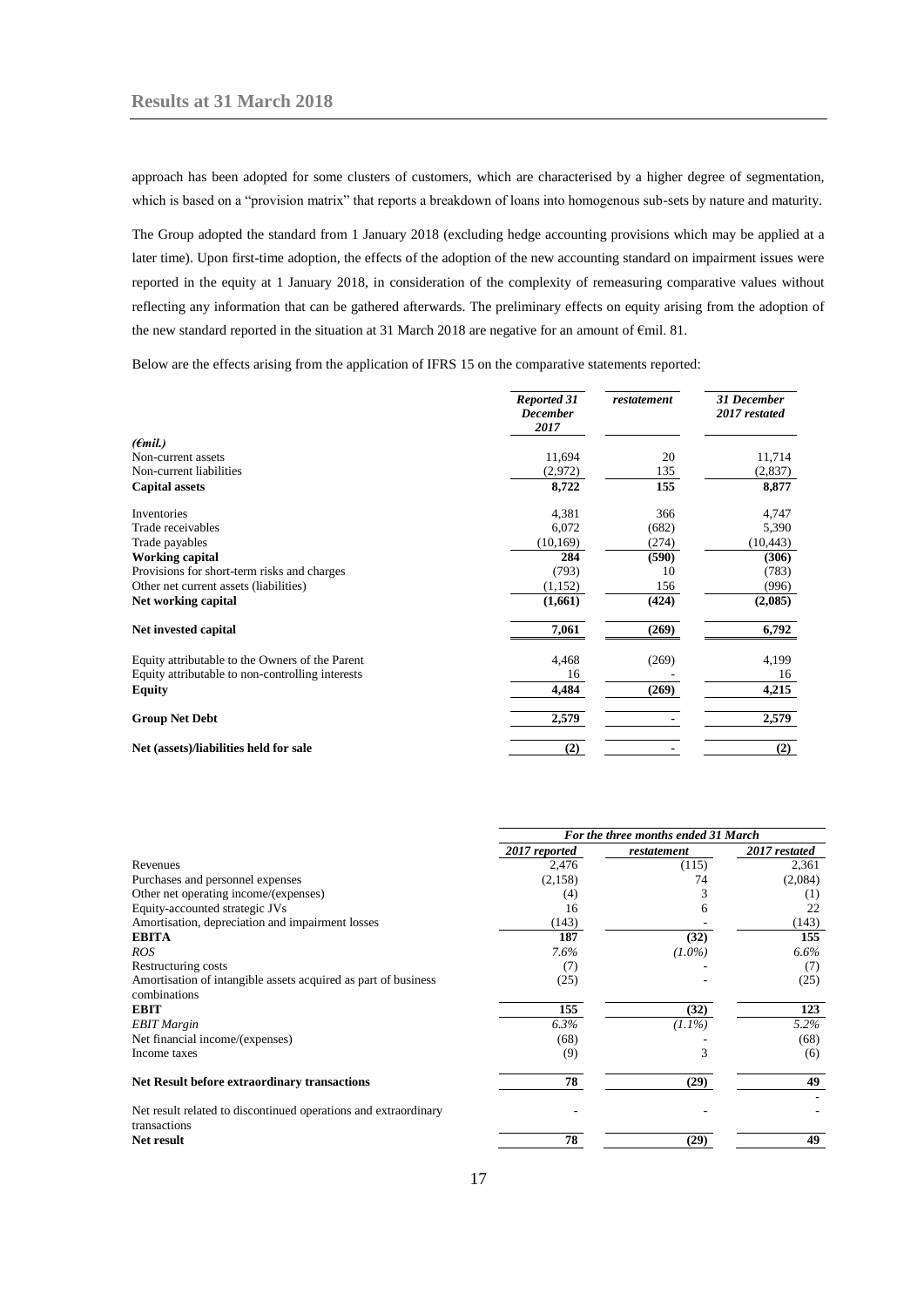|                                                  | <b>Reported 31</b><br><b>March 2017</b> | restatement | 31 March 2017<br>restated |
|--------------------------------------------------|-----------------------------------------|-------------|---------------------------|
| ( <del>C</del> mil.)                             |                                         |             |                           |
| Non-current assets                               | 11,852                                  | 59          | 11,911                    |
| Non-current liabilities                          | (3,178)                                 | 158         | (3,020)                   |
| <b>Capital assets</b>                            | 8,674                                   | 217         | 8,891                     |
| Inventories                                      | 4,179                                   | 615         | 4,794                     |
| Trade receivables                                | 6,472                                   | (1,069)     | 5,403                     |
| Trade payables                                   | (9,874)                                 | (217)       | (10,091)                  |
| <b>Working capital</b>                           | 777                                     | (671)       | 106                       |
| Provisions for short-term risks and charges      | (763)                                   | 12          | (751)                     |
| Other net current assets (liabilities)           | (996)                                   | 140         | (856)                     |
| Net working capital                              | (982)                                   | (519)       | (1,501)                   |
| Net invested capital                             | 7,692                                   | (302)       | 7,390                     |
| Equity attributable to the Owners of the Parent  | 4,437                                   | (302)       | 4,135                     |
| Equity attributable to non-controlling interests | 15                                      |             | 15                        |
| <b>Equity</b>                                    | 4,452                                   | (302)       | 4,150                     |
| <b>Group Net Debt</b>                            | 3,254                                   |             | 3,254                     |
| Net (assets)/liabilities held for sale           | (14)                                    |             | (14)                      |